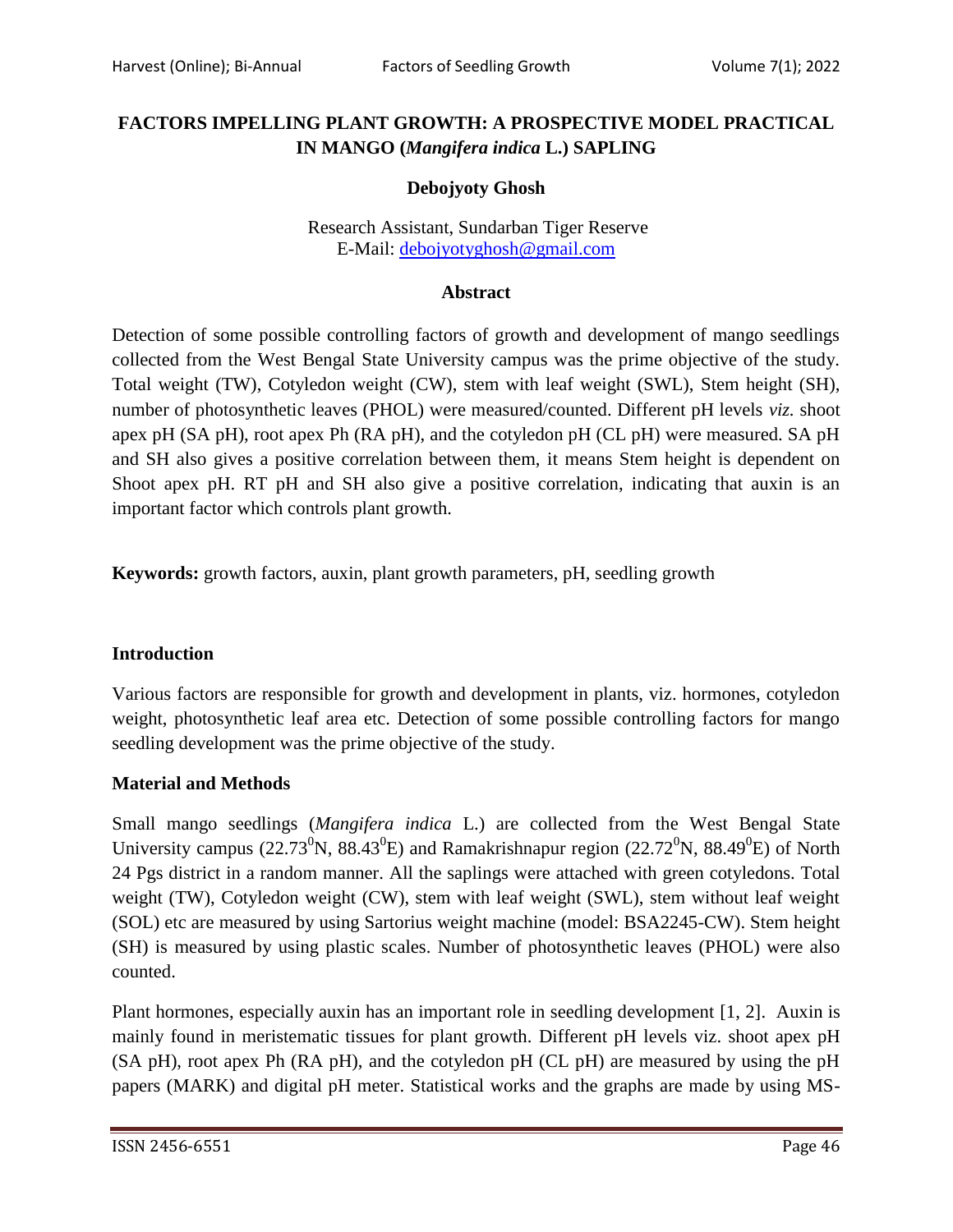Excel 2007. Previous works were based on *Arabidopsis* spp. and some model plants, but the present study is focused on the growth and development of mango saplings according to the availability inside the university premises and associated areas.

### **Results and Discussion**

The study showed that the mean values of SA pH, CL pH and RT pH are 5.23, 4.57 and 5.03 respectively (Figure 1). But the overall study on mango seedlings depicts the mean pH value of acidic hormone (auxin in meristematic tissues) is 4.94. The reported pKa value of Indole Acetic Acid (auxin) ranges between 4.60 and 4.75 [3].



 **Figure 1. Area gradient pH level with standard deviation**

A Pearson correlation is executed (Figure 2), between CW and leaf area of the sample seedlings. SA pH and SH also gives a positive correlation between them, it means Stem height is dependent on Shoot apex pH. RT pH and SH also gives a positive correlation, indicating that auxin is an important factor which controls the plant growth. A partial positive correlation is observed between CW and SH [4]. There is a positive correlation existing between CW and SH in the study of the growth of the mango seedlings.

There is also a positive correlation observed between stem height (SH) and leaf area in the seedlings, means if the stem height is increasing, the photosynthetic area (i.e. leaf area) is also increasing [5,6].